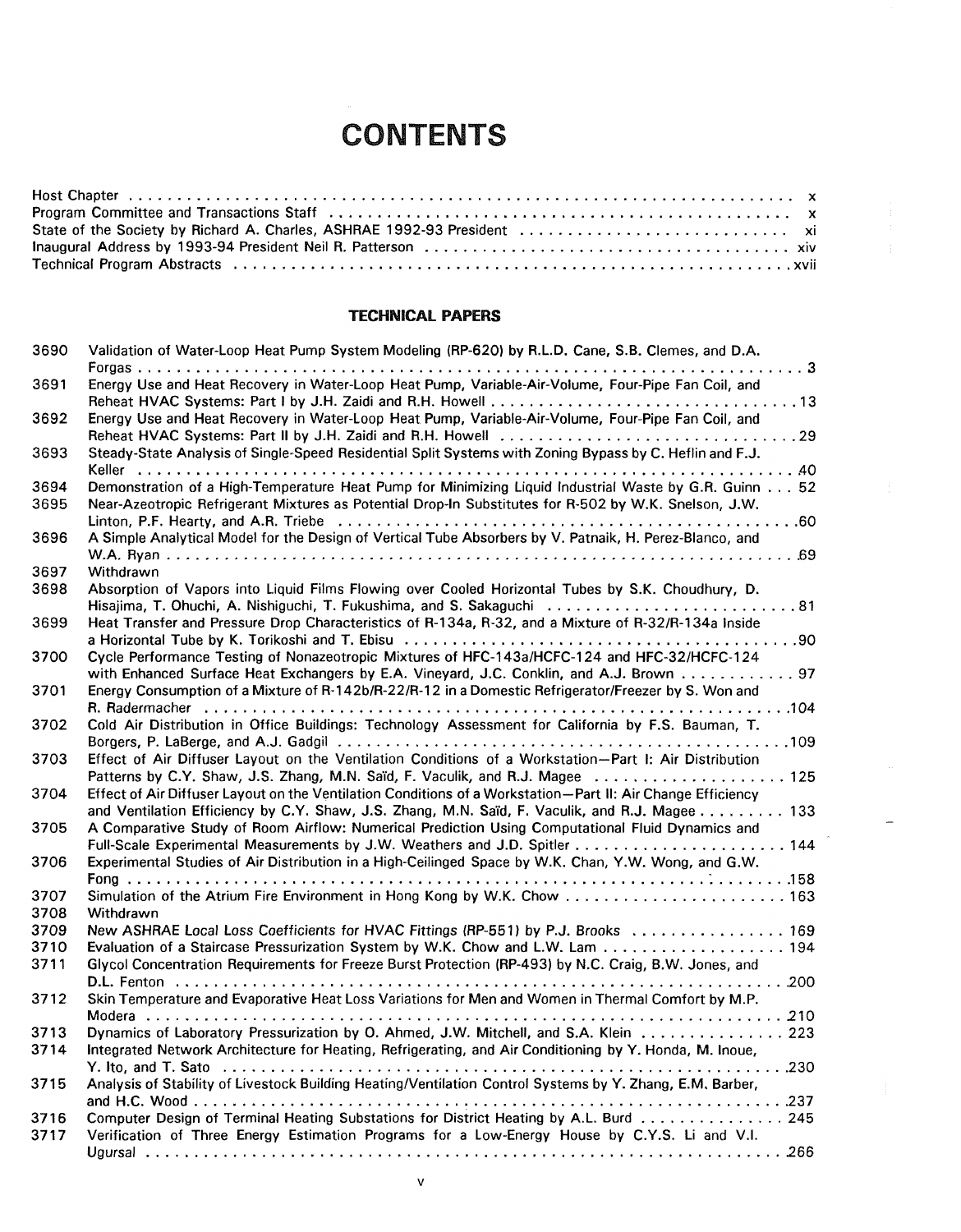|      | Computer Simulation of the Thermal Environment Inside a 275-kV Underground Electric Cable Tunnel by                                                                        |
|------|----------------------------------------------------------------------------------------------------------------------------------------------------------------------------|
| 3719 | Comparison of Methods of Modeling the Air-Side Heat and Mass Transfer in Chilled-Water Cooling Coils                                                                       |
|      |                                                                                                                                                                            |
| 3720 | Determining the Effect of Lighting on the Thermal Behavior of Buildings Using a Simplified Computer                                                                        |
|      |                                                                                                                                                                            |
| 3721 | Assessing the Capability of the HPSIM Program to Simulate Room Air Conditioners by M.E. Marques and                                                                        |
|      | .309                                                                                                                                                                       |
| 3722 | An Idealized Model of Reversed-Cycle Hot Gas Defrosting--Part 1: Theory by K.I. Krakow, S. Lin, and L.                                                                     |
|      | 317                                                                                                                                                                        |
| 3723 | An Idealized Model of Reversed-Cycle Hot Gas Defrosting-Part 2: Experimental Analysis and Validation                                                                       |
|      |                                                                                                                                                                            |
| 3724 | Phase-Change Material Wallboard for Distributed Thermal Storage in Buildings by A.F. Rudd 339                                                                              |
| 3725 | An Approximate Numerical Model of Falling-Film Ice Crystal Growth for Cool Thermal Energy Storage by                                                                       |
|      | W.E. Stewart, Jr., R.L. Kaupang, C.G. Tharp, R.D. Wendland, and L.A. Stickler  347                                                                                         |
| 3726 | Effectiveness of Cold-Storage Door Infiltration Protective Devices (RP-645) by C.C. Downing and W.A.                                                                       |
|      |                                                                                                                                                                            |
| 3727 | Electrical Conductivity of Pure Organic Liquids by A.L. Horvath 367<br>Experimental Measurement of Heat Transfer Phenomena in a Solid Adsorbent by S.L. Worm, W.J. Wepfer, |
| 3728 |                                                                                                                                                                            |
| 3729 | Withdrawn                                                                                                                                                                  |
| 3730 | Using Solubility Data for HFC-134a and Ester Lubricant Mixtures to Model an In-Tube Evaporator or                                                                          |
|      | Condenser (RP-630) by S.J. Eckels, S.C. Zoz, and M.B. Pate 383                                                                                                             |
| 3731 |                                                                                                                                                                            |
| 3732 | System Performance of Near Azeotropic Mixtures of R-134a and R-152a by J.W. Linton, W.K. Snelson,                                                                          |
|      |                                                                                                                                                                            |
| 3733 | Drop-In Testing of R-32 Blends as R-22 Alternatives in a Split-System Air Conditioner by S.N.                                                                              |
|      |                                                                                                                                                                            |
| 3734 | Sealed-Tube Tests of Refrigerants from Field Systems Before and After Recycling by R.E. Kauffman (RP-                                                                      |
|      |                                                                                                                                                                            |

## **SYMPOSIUM PAPERS**

 $\mathcal{L}^{\pm}$ 

| DE-93-1 Part-Load and Seasonal Efficiencies of Large Space-Heating Boilers                                                                                                                                                                                                                                                            |
|---------------------------------------------------------------------------------------------------------------------------------------------------------------------------------------------------------------------------------------------------------------------------------------------------------------------------------------|
| Field-Measured Seasonal Efficiency of Intermediate-Sized Low-Pressure Steam Boilers by J.T. Katrakis and<br>Seasonal Efficiency and Off-Cycle Flue Loss Measurements of Two Boilers by R.W. Landry, D.E. Maddox,                                                                                                                      |
| Testing and Modeling of Fuel Oil Space-Heating Boilers-Synthesis of Available Results by J. Lebrun, C.                                                                                                                                                                                                                                |
| Characterizing Steam and Chilled-Water Use for a Large Campus in Central Texas by J.S. Haberl, R.C.                                                                                                                                                                                                                                   |
| Beasley, and D.L. Thompson $\dots\dots\dots\dots\dots\dots\dots\dots\dots\dots\dots\dots\dots\dots\dots\dots\dots\dots$                                                                                                                                                                                                               |
| DE-93-2 International Efforts in Radiant Cooling, Part I                                                                                                                                                                                                                                                                              |
| Cooling Ceilings-An Opportunity to Reduce Energy Costs by Way of Radiant Cooling by M.F. Brunk 479<br>Thermal Comfort and Air Quality in Rooms with Cooled Ceilings-Results of Scientific Investigations by                                                                                                                           |
| Air Conditioning with a Combination of Radiant Cooling, Displacement Ventilation, and Desiccant Cooling                                                                                                                                                                                                                               |
|                                                                                                                                                                                                                                                                                                                                       |
| DE-93-3 International Efforts in Radiant Cooling, Part II                                                                                                                                                                                                                                                                             |
| Radiant Ceiling Cooling with Solar Energy: Fundamentals, Modeling, and a Case Design by B.I. Kilkis 521<br>Simulation of Panel Cooling Systems with Linear Subsystem Model by M. Udagawa 534<br>Simulation of Displacement Ventilation and Radiant Cooling with DOE-2 by G. Zweifel and M.                                            |
|                                                                                                                                                                                                                                                                                                                                       |
| DE-93-4 Solar, Daylighting, and Thermal Effects in Fenestration Systems                                                                                                                                                                                                                                                               |
| Comparison of Different Calculation Procedures for Cooling Load from Solar Radiation through Window<br>by B. Todorovic, L. Marianovic, and D. Kovacevic $\ldots \ldots \ldots \ldots \ldots \ldots \ldots \ldots \ldots \ldots \ldots \ldots \ldots$<br>Effect of Interior Shade on Window Solar Gain by R. McCluney and L. Mills 565 |
| Economic Analysis of Daylit and Nondaylit Office Buildings in Canada by C.A. Johnson and R.W.<br>A Numerical Simulation Model for Studying the Thermal Performance of Windows by T.F. Smith, C.                                                                                                                                       |
|                                                                                                                                                                                                                                                                                                                                       |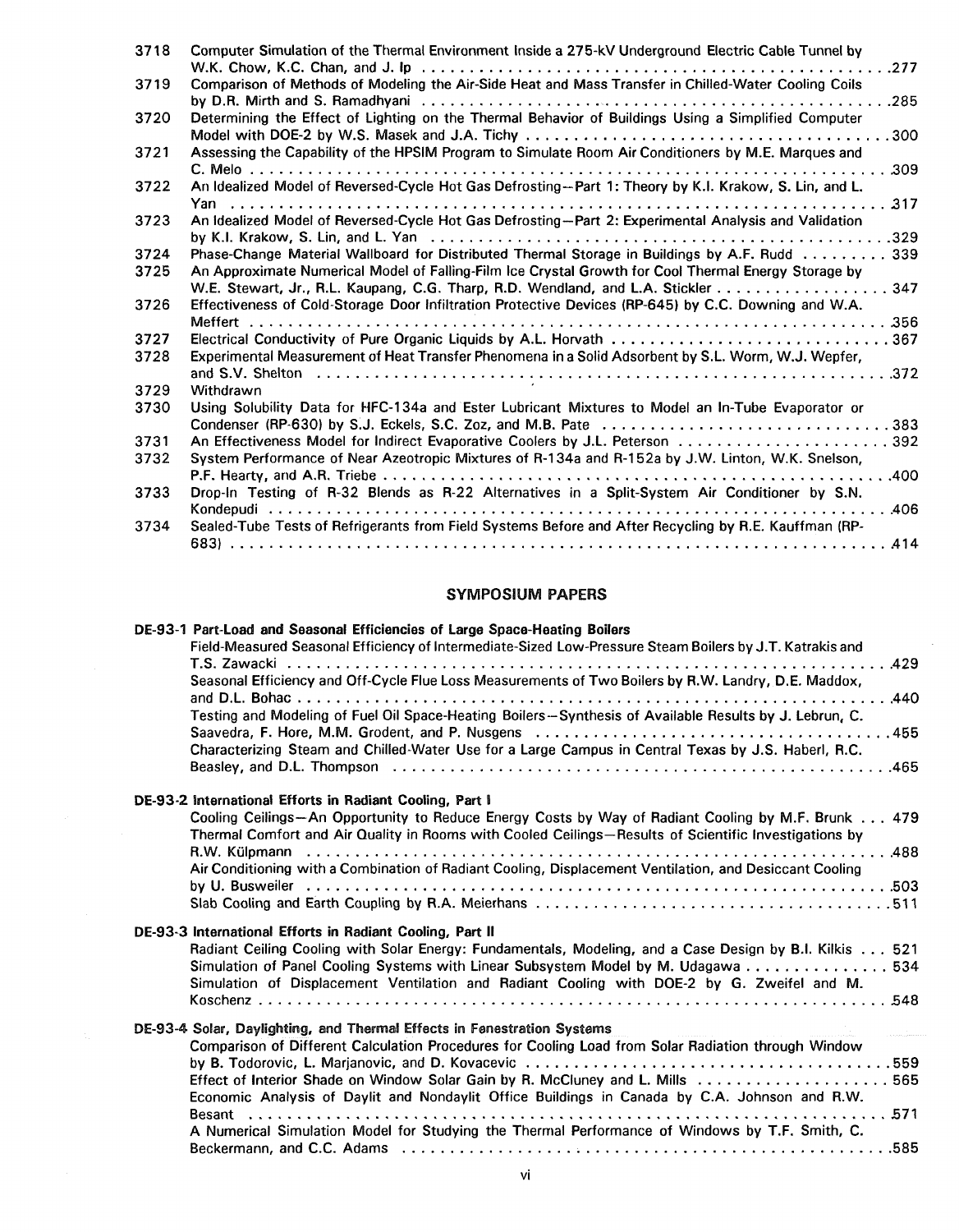| DE-93-5 A New Look at Automotive Air-Conditioning Test Cells<br>Building Systems for New Automotive Test Cell Facilities by G.M. Bireta and P.E. Beeton  599<br>Engine Dynamometer Test Cell Ventilation in Retrofit Facilities by J.D. Richards  609<br>Design Factors for Air-Conditioning Systems Serving Climatic Automobile Emission Test Facilities by L.T.                                                                                                                                                                                                                                                                                          |
|------------------------------------------------------------------------------------------------------------------------------------------------------------------------------------------------------------------------------------------------------------------------------------------------------------------------------------------------------------------------------------------------------------------------------------------------------------------------------------------------------------------------------------------------------------------------------------------------------------------------------------------------------------|
| DE-93-6 After R-22, What? Part 1<br>Screening Analysis for Chlorine-Free Alternative Refrigerants to Replace R-22 in Air-Conditioning<br>Thermodynamic Evaluation of R-22 Alternative Refrigerants and Refrigerant Mixtures by P.A. Domanski<br>Thermodynamic Properties of Pentafluoroethane (R-125) and 1,1-Dichloro-1-Fluoroethane (R-141b) (RP-<br>654) by H.A. Duarte-Garza, C.-A. Hwang, R.C. Miller, B.E. Gammon, K.N. Marsh, K.R. Hall, and J.C.<br>Influence of HX Size and Augmentation on Performance Potential of Mixtures in Air-to-Air Heat Pumps                                                                                            |
| <b>DE-93-7 Multizone Airflow Modeling</b><br>Technique of Sensitivity Analysis Applied to an Air Infiltration Multizone Model by J.M. Fürbringer and<br>Development of a Measurement System for Multizone Infiltration by N. Ohira, N. Yagawa, and N.<br>Variations in Interzonal Airflow Rates in a Detached House Using Tracer Gas Techniques by R.P. Sieber,<br>Improvement of Multizone Model Predictions by Detailed Flow Path Values from CFD Calculations by A.<br>Analysis on Improvement of Residential Building Performance by Multizone Thermal and Airflow Model<br>by H. Yoshino, F. Hasegawa, M. Nagatomo, Y. Ishikawa, and N. Toyohara  721 |
| DE-93-8 Innovative Air Diffuser Performance<br>Localized Comfort Control with a Desktop Task Conditioning System: Laboratory and Field Measurements<br>Indoor Airflow and Pollutant Removal in a Room with Desktop Ventilation by D. Faulkner, W.J. Fisk, and<br>Experimental Determination of the Airflow Performance of a Variable-Area Radial Diffuser by J.A. Engel                                                                                                                                                                                                                                                                                    |
| DE-93-9 After R-22, What? Part 2<br>See also Technical Paper 3732<br>See also Technical Paper 3733<br>Experimental Evaluation of an R-32/R-134a Blend as a Near Drop-In Substitute for R-22 by K.S.<br>R-22 Alternative Refrigerants: Performance in Unitary Equipment by M.W. Spatz and J. Zheng 779                                                                                                                                                                                                                                                                                                                                                      |
| <b>DE-93-10 HVAC Constraints in Tall Buildings</b><br>Water Treatment Constraints in Commercial Buildings: Specific Problems and Solutions by M.J.                                                                                                                                                                                                                                                                                                                                                                                                                                                                                                         |
| DE-93-11 Recovery, Recycling, and Reclamation of Used Refrigerants<br>Implementing a Successful Refrigerant Management Program by M. Beatty  821<br>Recovery, Recycling, and Reclamation Guidelines When Servicing Unitary Air-Conditioning and Heat Pump<br>See also Technical Paper 3734<br>Determination of Refrigerant Type Using Vapor Thermal Conductivity Measurements of a Controlled Vapor<br>Results of a Bench Test of the Performance of Refrigerant Recovery and Recycling Equipment by D. Clodic                                                                                                                                             |
| DE-93-12 Building Energy Retrofit Performance Monitoring<br>Air-Conditioning Electricity Savings and Demand Reductions from Exterior Masonry Wall Insulation Applied                                                                                                                                                                                                                                                                                                                                                                                                                                                                                       |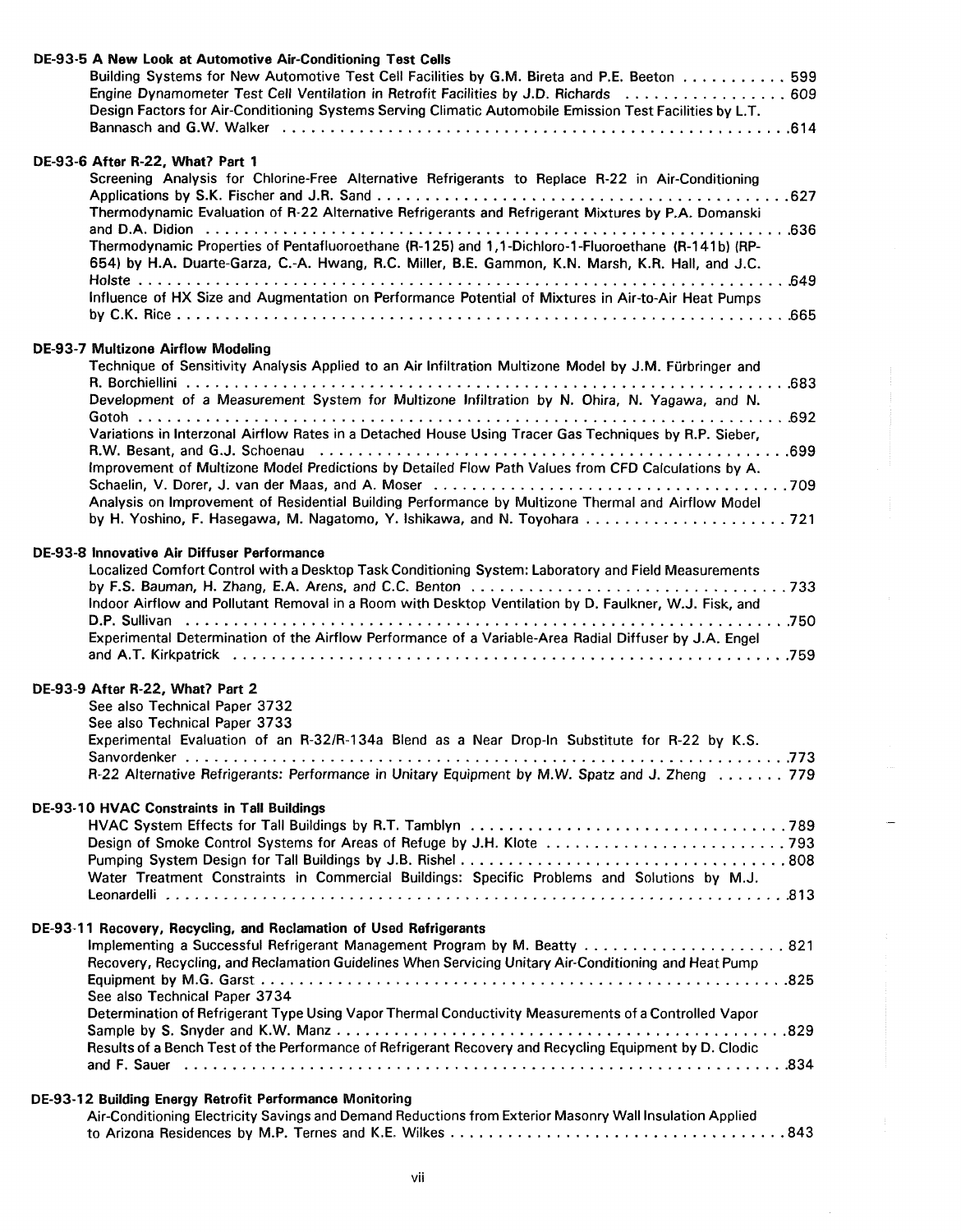| Measured Performance of Relocated Air Distribution Systems in an Existing Residential Building by M.L.<br>Energy Requirements and Potential Savings for Heated Indoor Swimming Pools by C.C. Smith, R.W.                                                                                                                                                                                                                                                                                                 |
|----------------------------------------------------------------------------------------------------------------------------------------------------------------------------------------------------------------------------------------------------------------------------------------------------------------------------------------------------------------------------------------------------------------------------------------------------------------------------------------------------------|
| DE-93-13 Field and Laboratory Experiences in Commercial Kitchen Ventilation<br>Combined Impact of Ventilation Rates and Internal Heat Gains on HVAC Operating Costs in Commercial<br>Development of High-Efficiency Air Cleaners for Grilling and Deep-Frying Operations by J.N. Knapp and<br>Computer Modeling Analysis of Commercial Kitchen Equipment and Engineered Ventilation by D.J. Frey,<br>A Two-Dimensional Finite-Element Analysis of a Simple Commercial Kitchen Ventilation System by E.B. |
| DE-93-14 Application of Calibrated Building Energy Simulation Models<br>An Approach to the Calibration of Building Energy Simulation Models by J.A. Clarke, P.A. Strachan, and<br>Tuning Simulated Building Descriptions to Match Actual Utility Data: Methods and Implementation by W.L.<br>Short-Term Energy Monitoring of Residences by J.D. Balcomb, J.D. Burch, and K. Subbarao 935                                                                                                                 |
| DE-93-15 Facilities Commissioning and Management<br>Commissioning an Industrial Lighting-Daylighting System: Added Value for Cutting-Edge Technologies by<br>Commissioning and Construction Quality Control-A New Perspective on Facility Commissioning by P.C.<br>Commissioning for Technical Facilities Management by R.H. Rooley 969                                                                                                                                                                  |
| DE-93-16 Heat and Moisture Transport in Building Envelope Systems<br>A Computer Analysis of Moisture Accumulation in the Walls of Manufactured Housing by D.M. Burch and<br>Computer Model Calculations on the Performance of Vapor Barriers in Canadian Residential Buildings by<br>Moisture: Its Effects on the Thermal Performance of a Low-Slope Roof System by A.O. Desjarlais, J.E.<br>An Analysis of Moisture Accumulation in Walls Subjected to Hot and Humid Climates by D.M. Burch 1013        |
| DE-93-17 Rumble Noise: Control, Rating, and Measurement<br>Considerations in the Rating and Assessment of Low-Frequency Noise by N. Broner 1025<br>Control of Low-Frequency Noise in HVAC Air-Handling Equipment and Systems by W.E. Blazier, Jr. 1031<br>Active Control of Low-Frequency HVAC Fan Noise in Building Systems by S.S. Wise, S.D. Goodman, and<br>Laboratory Methods for Measuring Low-Frequency Sound Emission (RP-624) by W.T. Chu and A.C.C.                                            |
| DE-93-18 Determining Diversity Factor for VAV Laboratories<br>Measuring and Calculating Laboratory Exhaust Diversity-Three Case Studies by D.T. Hitchings and R.S.<br>Measuring Fume Hood Diversity in an Industrial Laboratory by J.O. Varley  1072<br>Application of Building Automation System (BAS) in Evaluating Diversity and Other Characteristics of a<br>Determining Fume Hood Diversity Factors by T.M. Rabiah and J.W. Welkenbach  1090                                                       |
| DE-93-19 Methods for Monitoring Indoor Air Quality<br>Classroom Indoor Air Quality vs. Ventilation Rate by C.C. Downing and C.W. Bayer 1099<br>Strategies for the Investigation of Indoor Air Quality Problems and Findings from Their Implementation<br>25.52<br>Using Occupants' Experiences to Monitor Indoor Air Quality in Office Buildings by J.C. Vischer 1111<br>Recommendations for Further Improving Indoor Ventilation Standards by G. Gschwandtner 1116                                      |
| DE-93-20 System Chemistry of Alternative Refrigerants<br>Characteristics of Refrigerant-Lubricant Mixtures Containing R-32 and R-32 Blends by S. Corr, F.T.                                                                                                                                                                                                                                                                                                                                              |